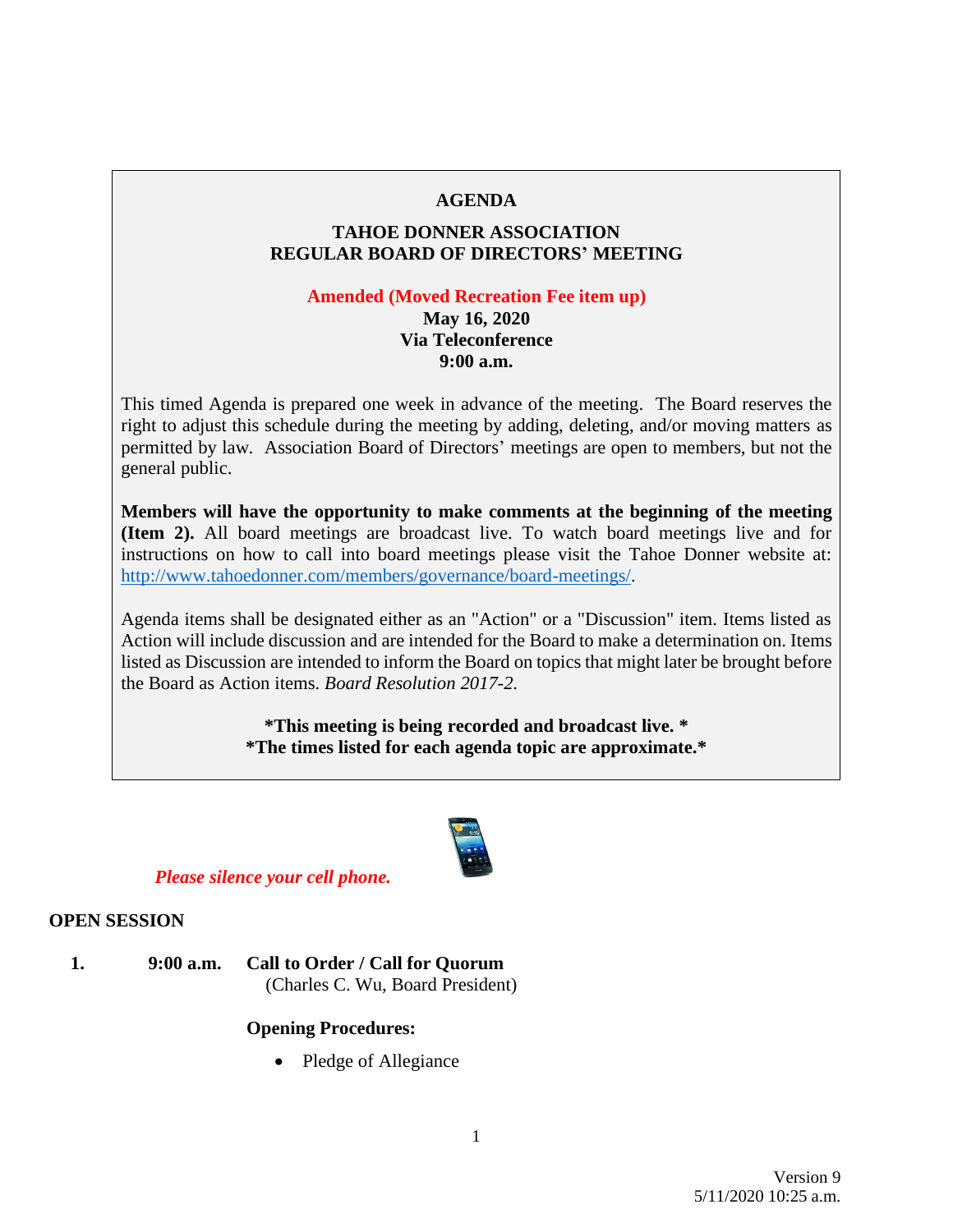#### **2. 9:01 a.m. Member & Director Comments**

Property owners' comments are welcomed at this time for all matters and are limited to three minutes. **Due to the nature of today's virtual meeting, no additional member comments will be accepted during the rest of today's Board meeting.** However, members may submit additional comments by email to the Board at [board@tahoedonner.com.](mailto:board@tahoedonner.com) Members are requested to identify themselves and to include Unit and Lot Number or Tahoe Donner address. Directors and Staff are limited by law to brief responses and clarifying questions to matters not on the agenda. Directors may request Staff to report back to the Board concerning such matters and place the matter on a future Board agenda.

Board meetings are defined by the Davis-Stirling Act as a gathering of a majority of directors at the same time and place to "hear, discuss, or deliberate upon any item of business that is within the authority of the Board." (Civ. Code §4090.) A Board meeting is a meeting of the corporation's Board of Directors to conduct business of the corporation.

### **3. 9:15 a.m. Action: Consent Calendar**

All items listed under the Consent Calendar are considered to be routine and will be approved by one motion. There will be no separate discussion of these items unless a member of the Board requests a specific item to be removed from the Consent Calendar for separate action. Any item so removed will be taken up following the motion to approve the remainder of the Consent Calendar.

- April 25, 2020 Meeting Minutes
- Executive Session Report
	- o March 23, 2020
	- o March 27, 2020
	- o March 28, 2020
	- o March 30, 2020
	- o April 6, 2020
	- o April 9, 2020
	- o April 10, 2020
	- o April 13, 2020
	- o April 25, 2020
	- o April 27, 2020
	- o April 30, 2020
- 5501 Report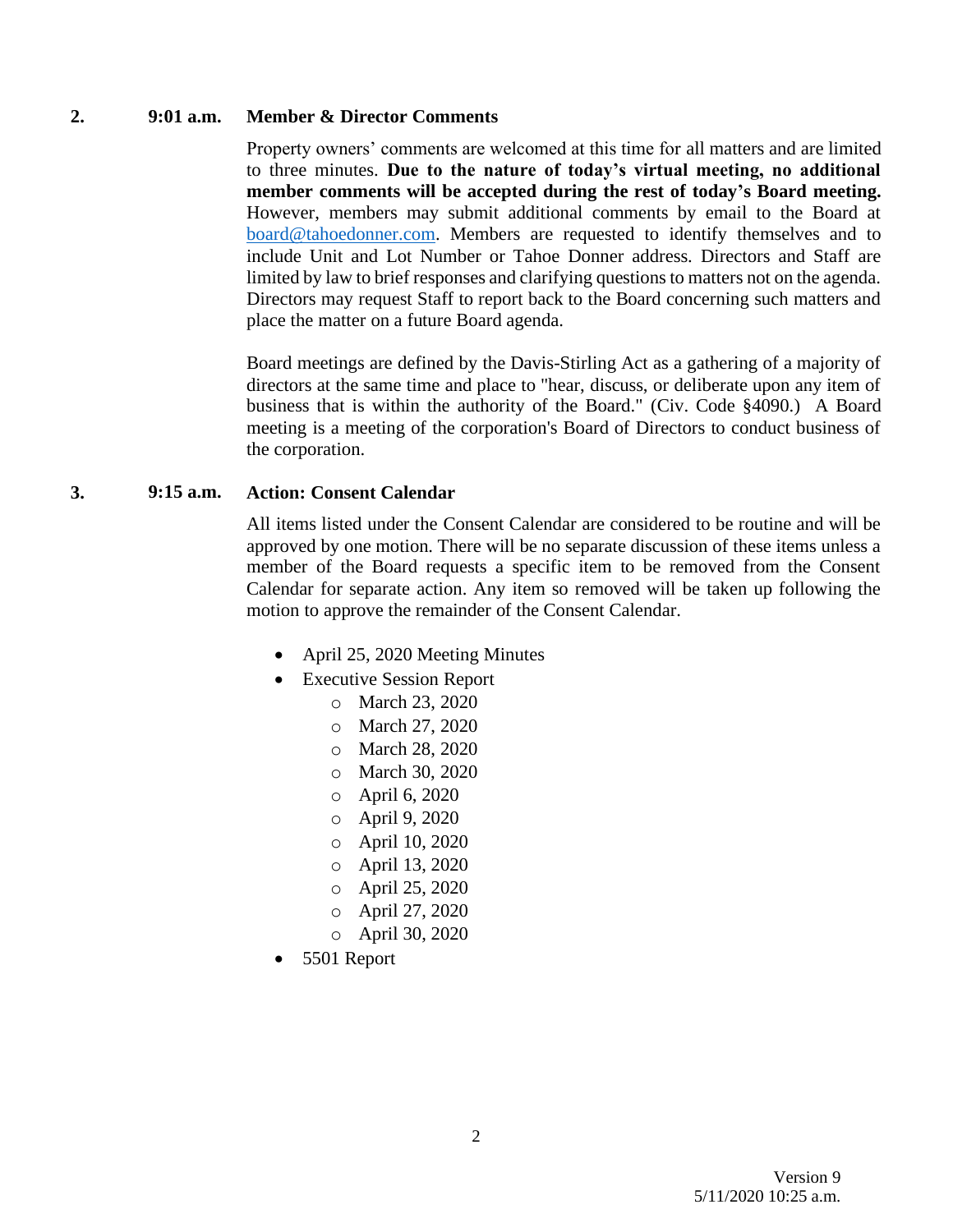### **4. 9:25 a.m. Committee / Task Force Reports**

The Board of Directors will review the Committee / Task Force written minutes and reports as a routine monthly procedure, with no board discussion or action anticipated. Specific request from chairs for board Action or Discussion will be agenized as separate topics. Routine committee membership adjustments will be placed on the consent calendar.

- Architectural Standards Committee
- Covenants Committee
- Elections Committee
- Finance Committee
- General Plan Committee
- Tahoe Donner Giving Fund Committee

### **5. 9:30 a.m. Discussion: GM Update**

(Charles C. Wu, Board President)

The Board will provide an update on the General Manager recruitment.

# **6. 9:35 a.m. Action: Recreation Fee**

(Miguel Sloane, Director of Operations)

The board of directors will discuss and consider taking action on the Recreation Fee 2019/2020, which expired April 30, 2020. The board of directos will discuss and consider taking action on the Recreation Fee 2020/2021, which expires April 30, 2021.

**7. 9:50 a.m. Discussion: Elections Update** (Elections Committee)

> The Board of Directors review and consider approving the annual meeting agenda along with the guest speakers.

**8. 10:00 a.m. Action: Association Update** (Annie Rosenfeld and Miguel Sloane)

> The Board of Directors will receive an update on COVID-19 related Association closures, impacts and provide direction and/or actions relating.

> The Board of Directors will receive an update on the quarterly financials and COVID-19 related financial update.

### **9. 10:30 a.m. BREAK**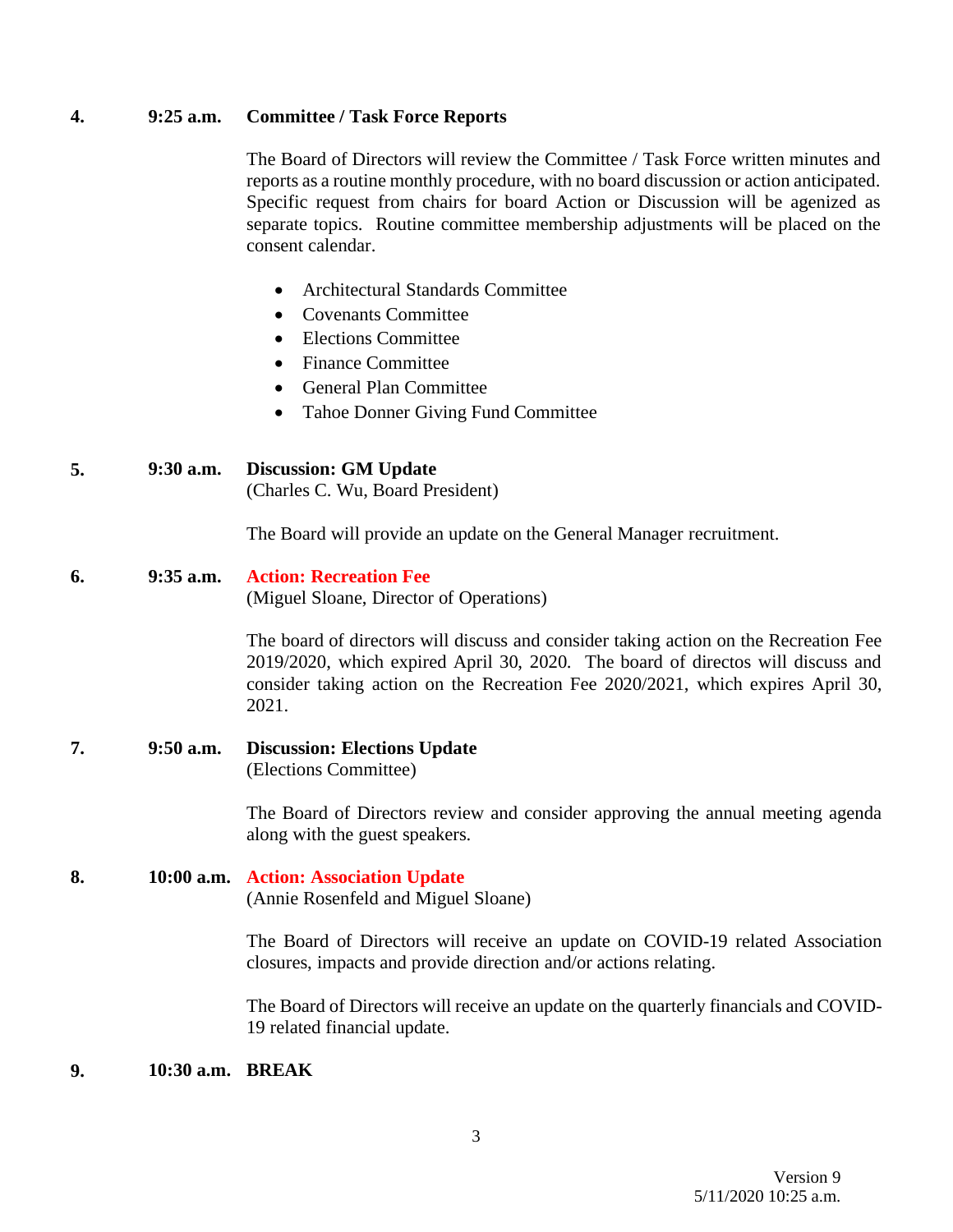## **10. 10:40 a.m. Action: Proposed Modifications to Covenants Fire Safety Rules Request for 45- Day Notice**

(Annie Rosenfeld, Director of Risk and Real Property)

The Board of Directors will consider approving publication of proposed to Covenants Private Property Fire Safety rules including administrative modifications to the Seasonal Fire Ban administrative modifications and other modifications to fire safety rules sections for 45-day member notification and comment period.

#### **11. 11:10 a.m. Action: TSSA-1 Funds**

(Annie Rosenfeld, Director of Risk and Real Property)

The Board of Directors will review prepared draft letter to the Town of Truckee Town Council regarding use of TSSA-1 funds and projects for the Town's 2020/2021 budget preparation.

#### **12. 11:25 a.m. Action: Modification of Board Resolution 2014-1**

(Charles C. Wu, Board President)

The board of directors will discuss the idea of modifying TDA Board Resolution 2014-1 to include non-binding surveys in order to obtain homeowner input on dues increases greater than 150% of CPI, \$1MM+ capital projects or new large operational expenses from service expansion above \$100,000.

#### **13. 11:40 a.m. Discussion: Draft Strategic Plan 2020**

(Annie Rosenfeld, Director of Risk Management and Real Property and Mike Shellito, Shellito Consulting)

The board will receive a presentation from Shellito Consulting on the work to-date on drafting the Strategic Plan 2020. The board may have discussion, provide feedback and possibly set dates for a workshop for the board and staff to continue work.

#### **14. 12:00 p.m. Executive Session (closed to members)**

The Board is allowed to meet in "executive session" to discuss certain topics (Civil Code §4935).

The Board of Directors plan to meet in Executive Session to discuss the following:

- Legal Matters
- Personnel Matters
- Contracts
- Approval of Executive Session Minutes